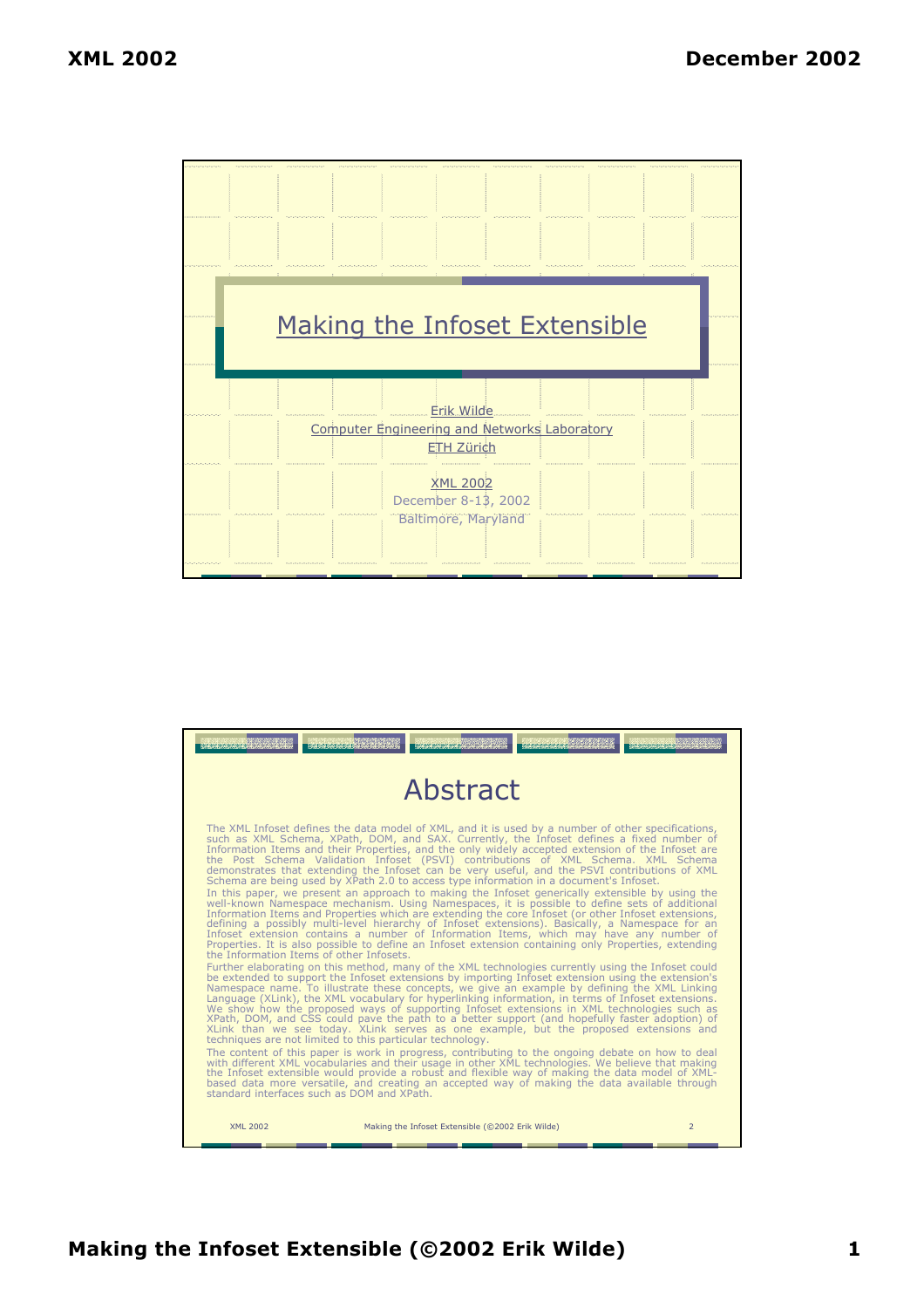

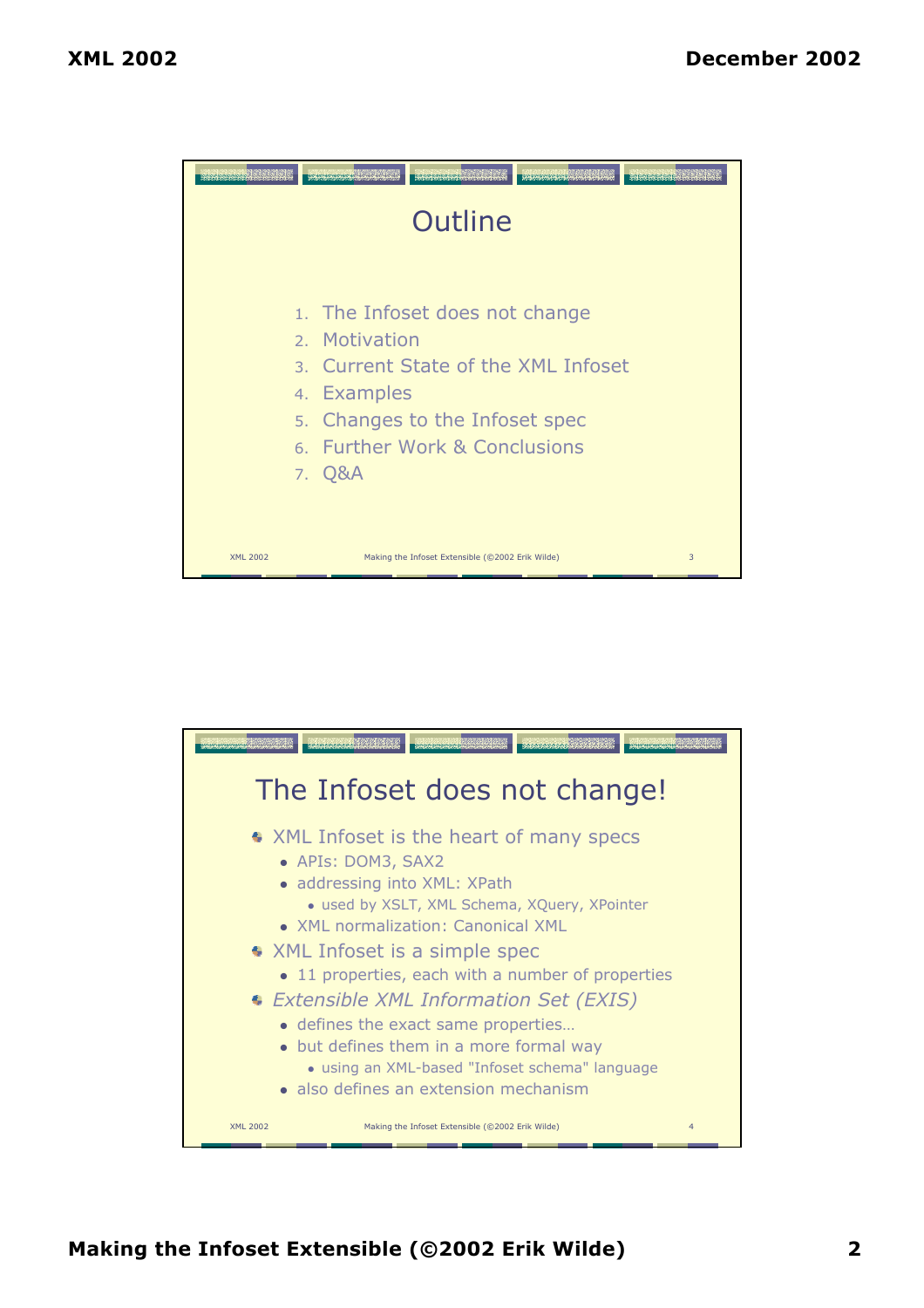

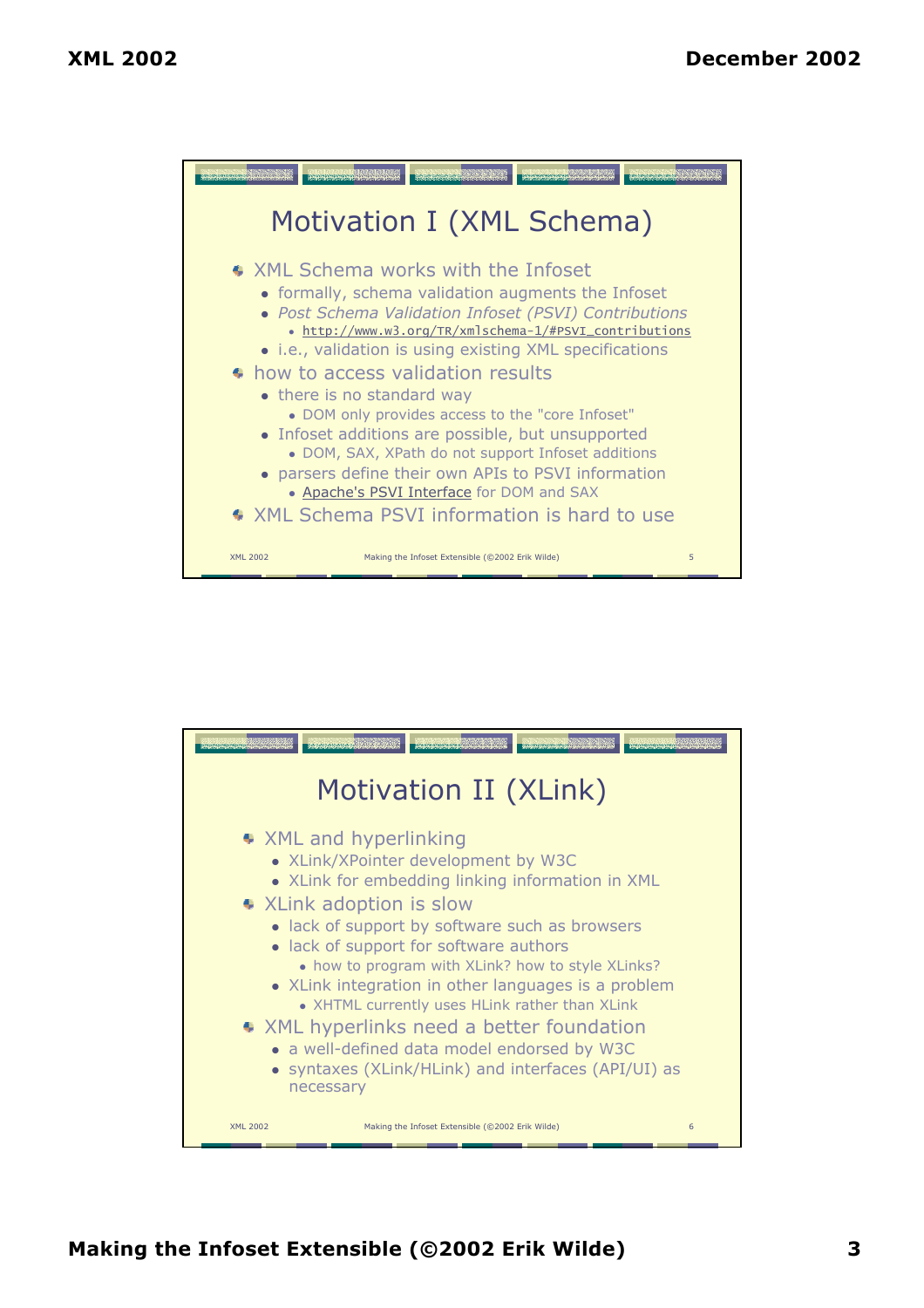

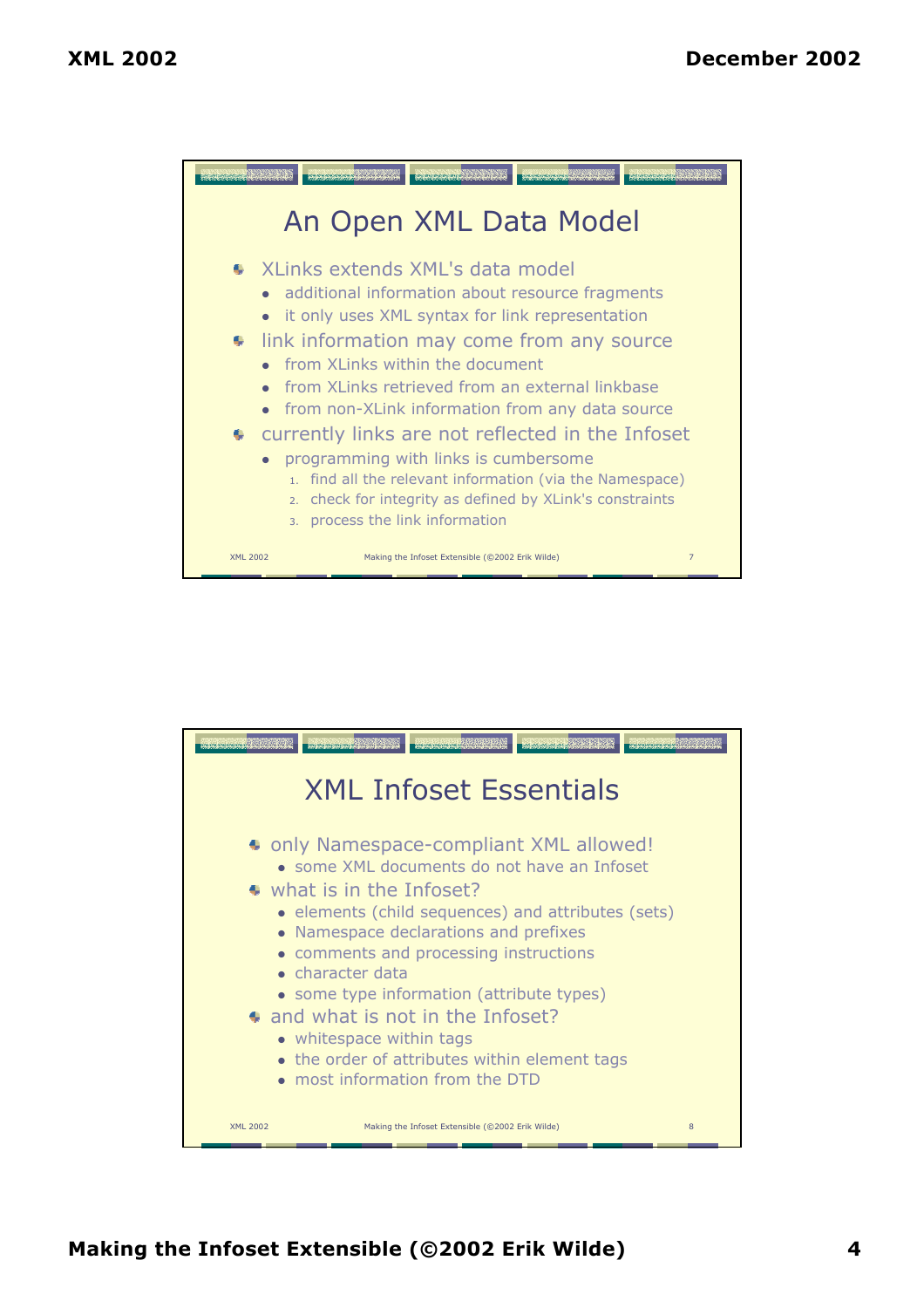

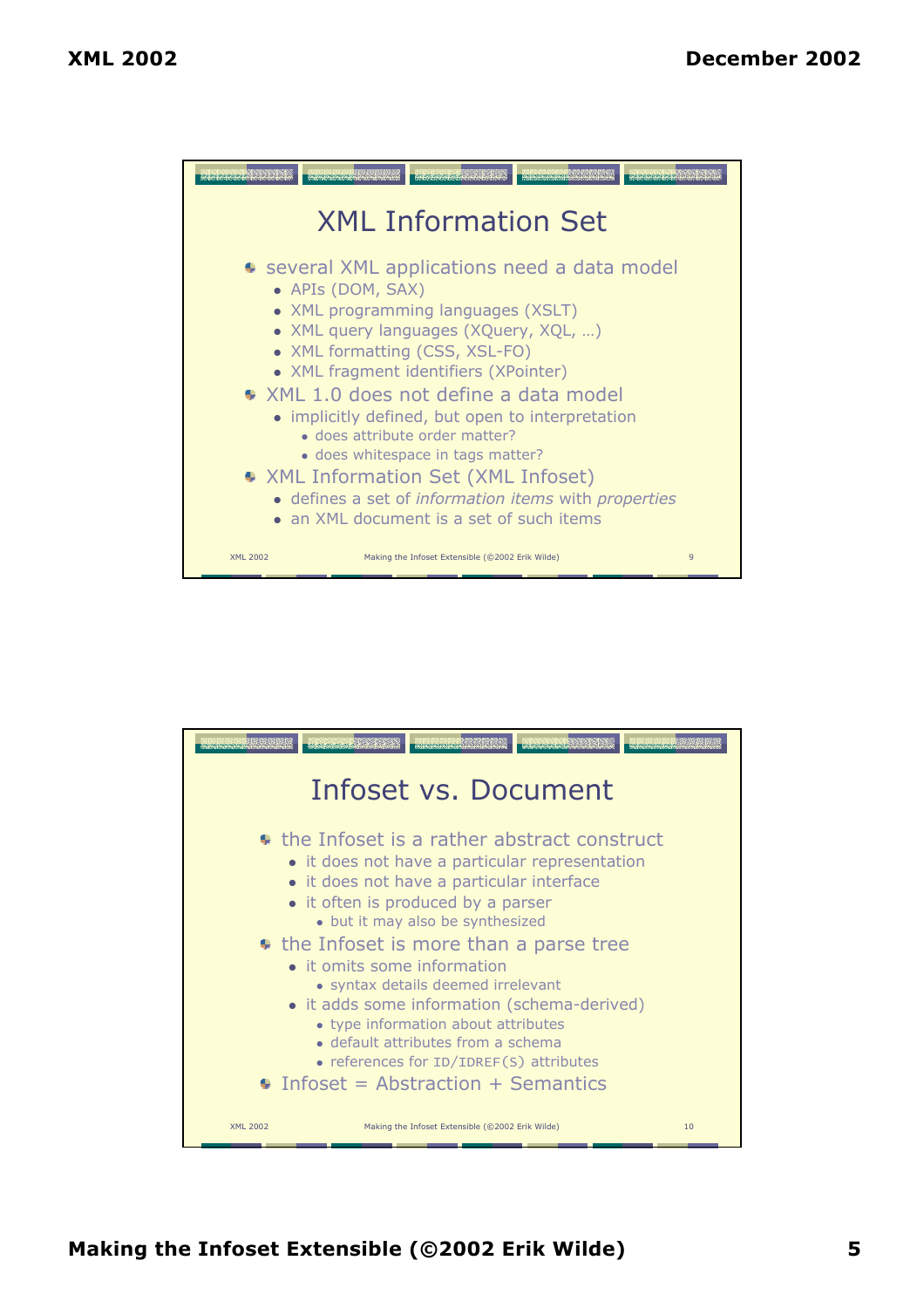

| <b>Children Although Street, and</b> | <b>PERSONALIST AND ALAS</b><br>maranarara de de de<br><b>CARACARAS AND AREA</b><br>Program and program and program and<br>Several XML data models                                                                                                                                                                                                                                                                                                                                                                                                                                        |    |
|--------------------------------------|------------------------------------------------------------------------------------------------------------------------------------------------------------------------------------------------------------------------------------------------------------------------------------------------------------------------------------------------------------------------------------------------------------------------------------------------------------------------------------------------------------------------------------------------------------------------------------------|----|
|                                      | • W3C develops a number of data models<br>• Infoset intended as a foundation for other specs<br>• DOM/SAX for APIs<br>• DOM3 will be aligned with the Infoset<br>• XPath 1.0 for XSLT 1.0 and XPointer<br>• a stripped-down version of the Infoset<br>• PSVI including XML Schema validation results<br>• extending the Infoset with PSVI contributions<br>• XPath 2.0 for XSLT 2.0 and XQuery<br>• XPath 1.0 plus PSVI information for typing<br>• XQuery extending the XPath 2.0 data model<br>• it's hard to work with all of them<br>• but often necessary when combining components |    |
| XML 2002                             | Making the Infoset Extensible (@2002 Erik Wilde)                                                                                                                                                                                                                                                                                                                                                                                                                                                                                                                                         | 12 |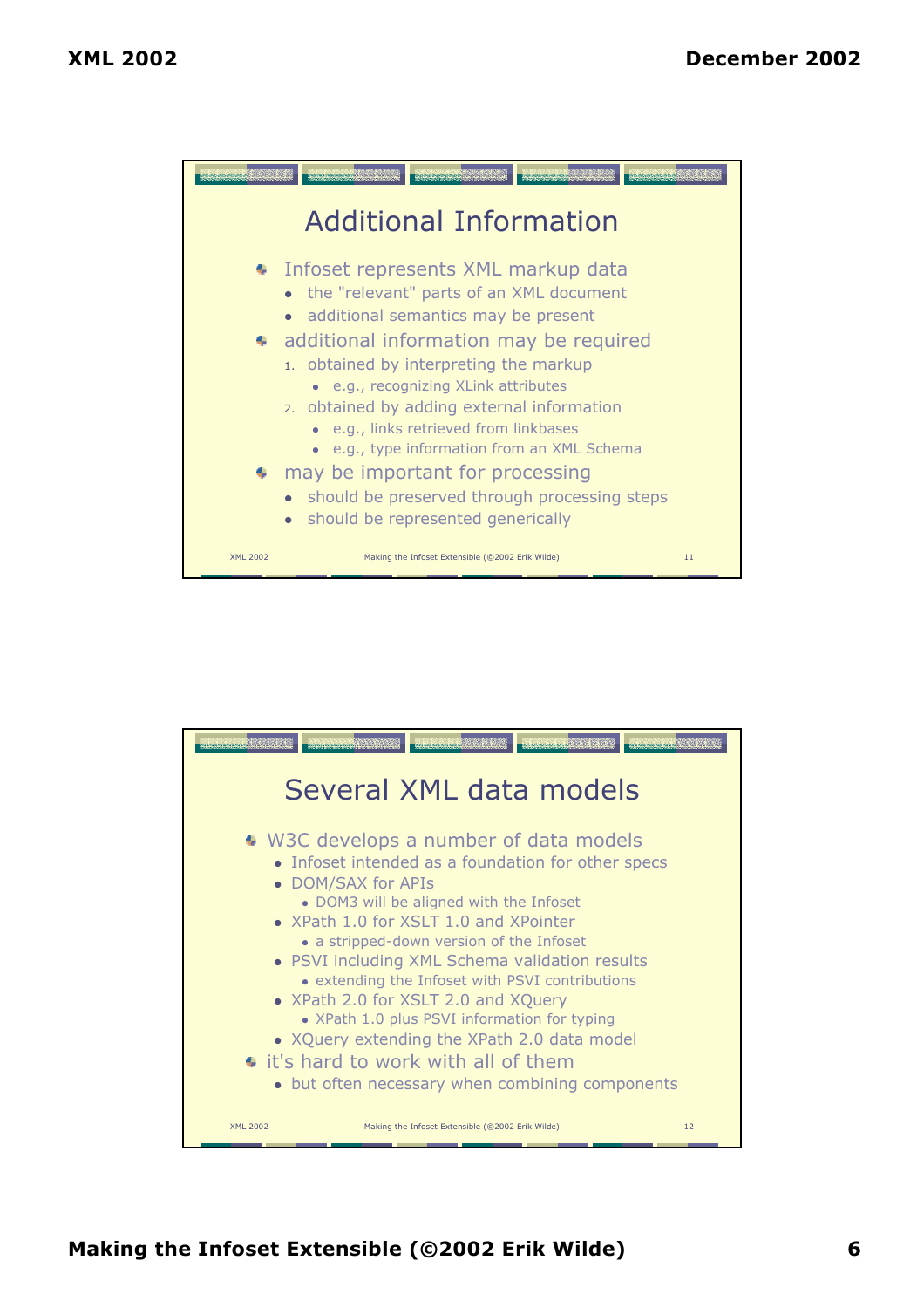

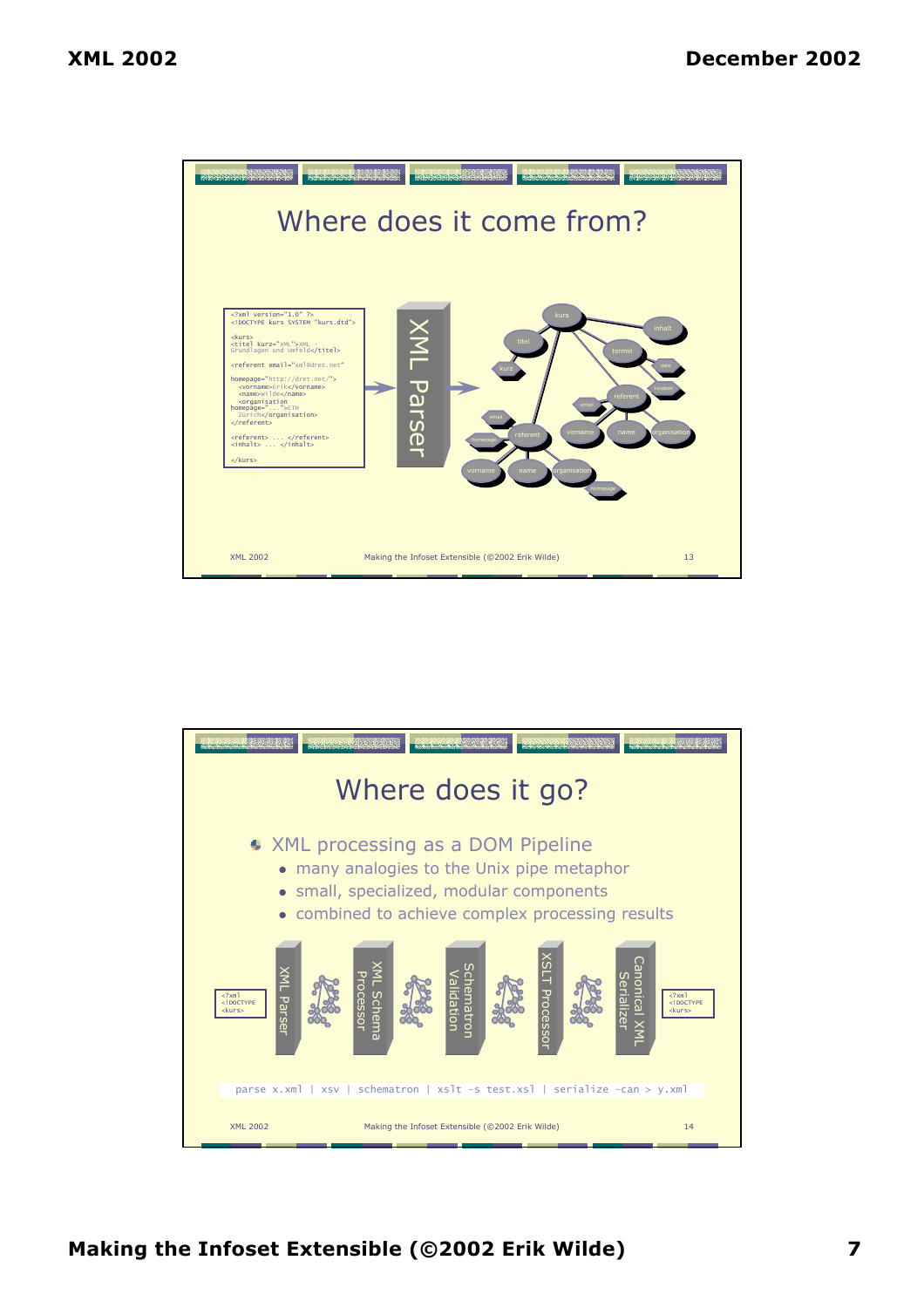

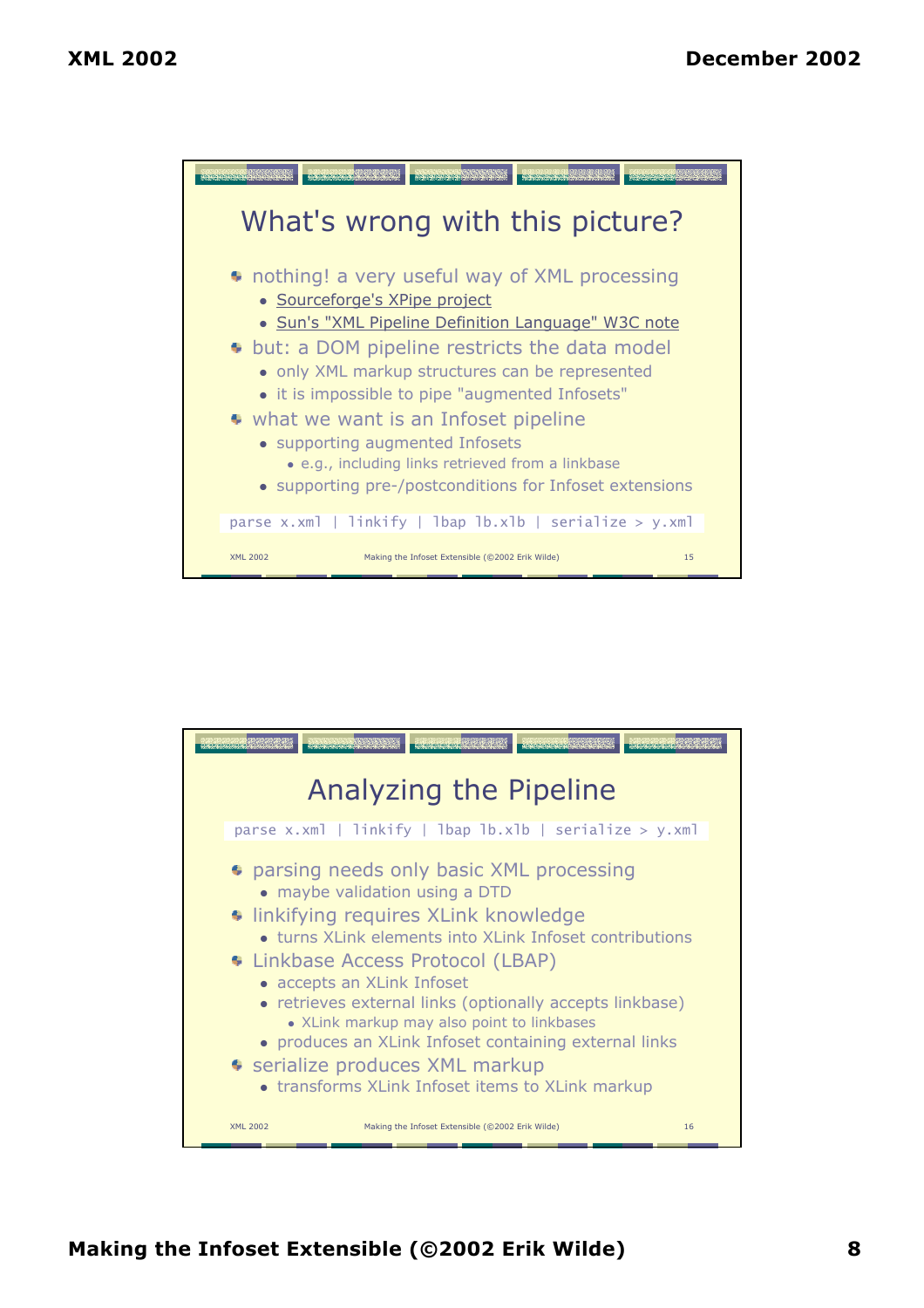

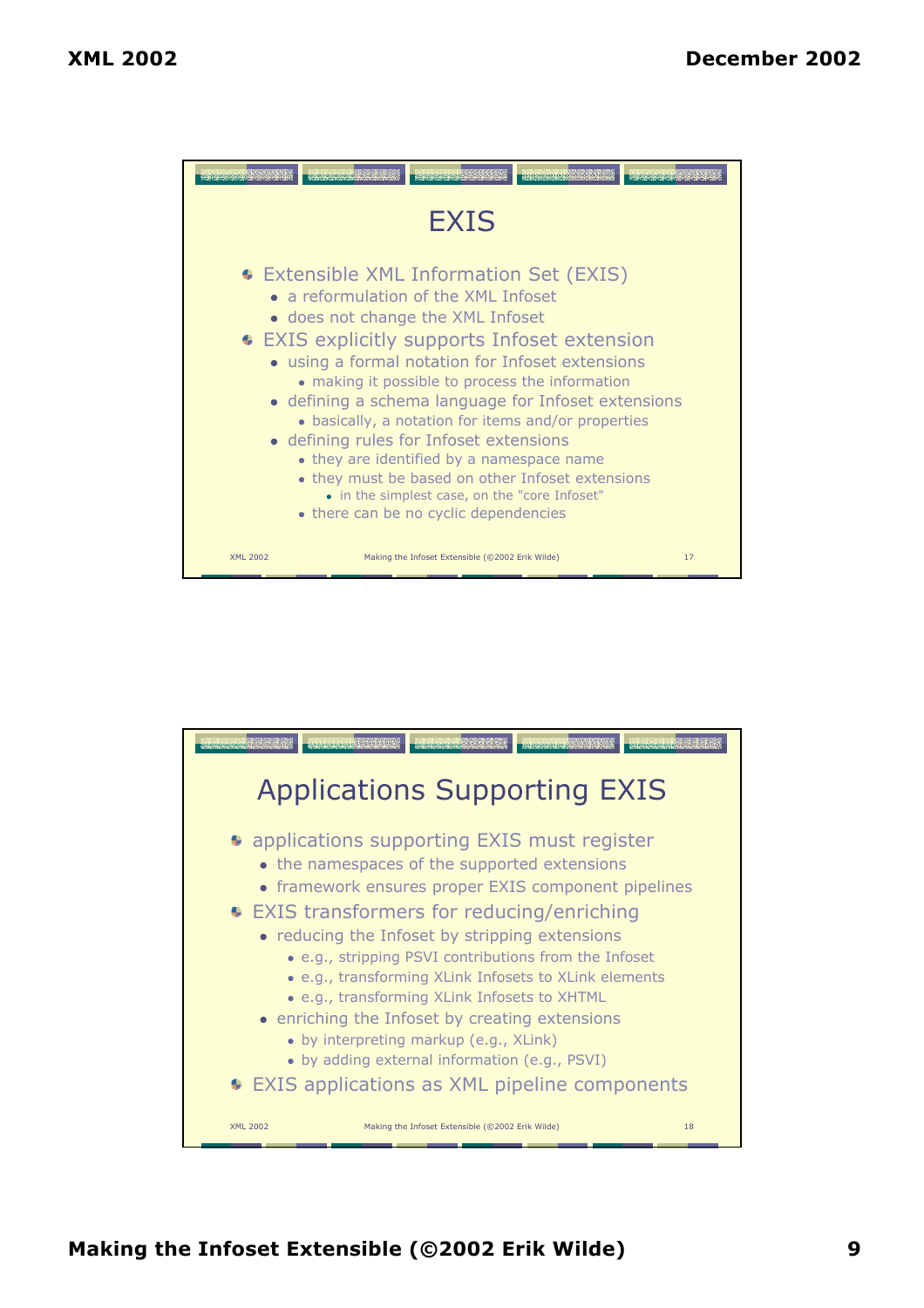

| <b>Commonwealth Control</b> | preservance a la fact<br><b>A Separation of Section</b><br>Revenement of the transmission                                                                                                                                                                                                                                                                         |    |
|-----------------------------|-------------------------------------------------------------------------------------------------------------------------------------------------------------------------------------------------------------------------------------------------------------------------------------------------------------------------------------------------------------------|----|
|                             | Infoset Extension: Example II                                                                                                                                                                                                                                                                                                                                     |    |
|                             | • XLink is defined in terms of XLink syntax<br>• XML philosophy: syntax explicit, model implicit<br>• an excellent topic to argue endlessly<br>• at some point, the model is necessary<br>• are simple/extended links different links?<br>• or just different syntaxes for a link? how do I choose?<br>• is the distinction simple/extended visible in the model? |    |
|                             | • XLink 1.1 should define a linking data model<br>• in terms of Infoset augmentation<br>• e.g., as an EXIS extension                                                                                                                                                                                                                                              |    |
|                             | • XLink 1.1 should also define a syntax<br>• as something separate from the data model<br>• others may dismiss the syntax, but keep the model                                                                                                                                                                                                                     |    |
| <b>XML 2002</b>             | Making the Infoset Extensible (@2002 Erik Wilde)                                                                                                                                                                                                                                                                                                                  | 20 |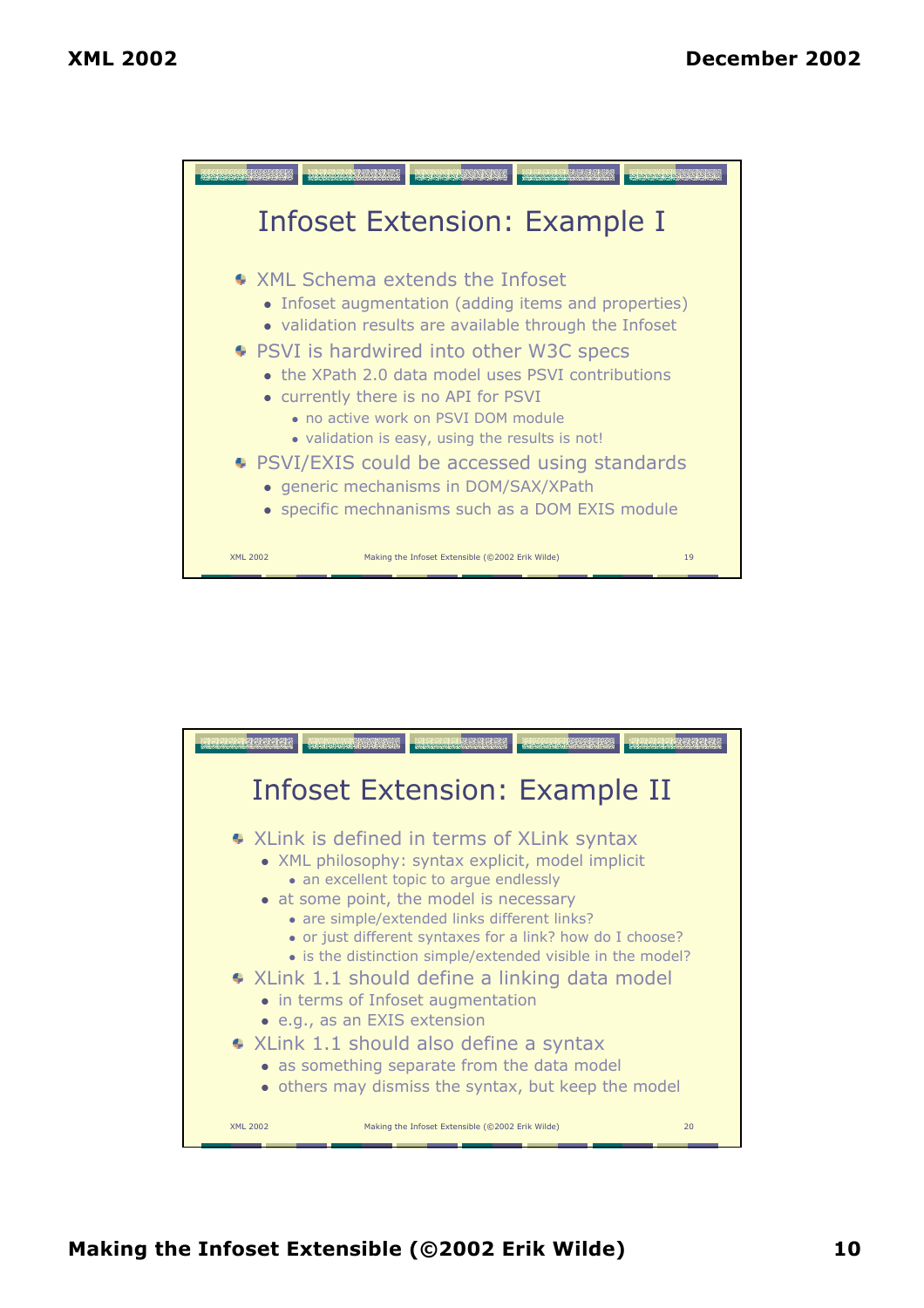